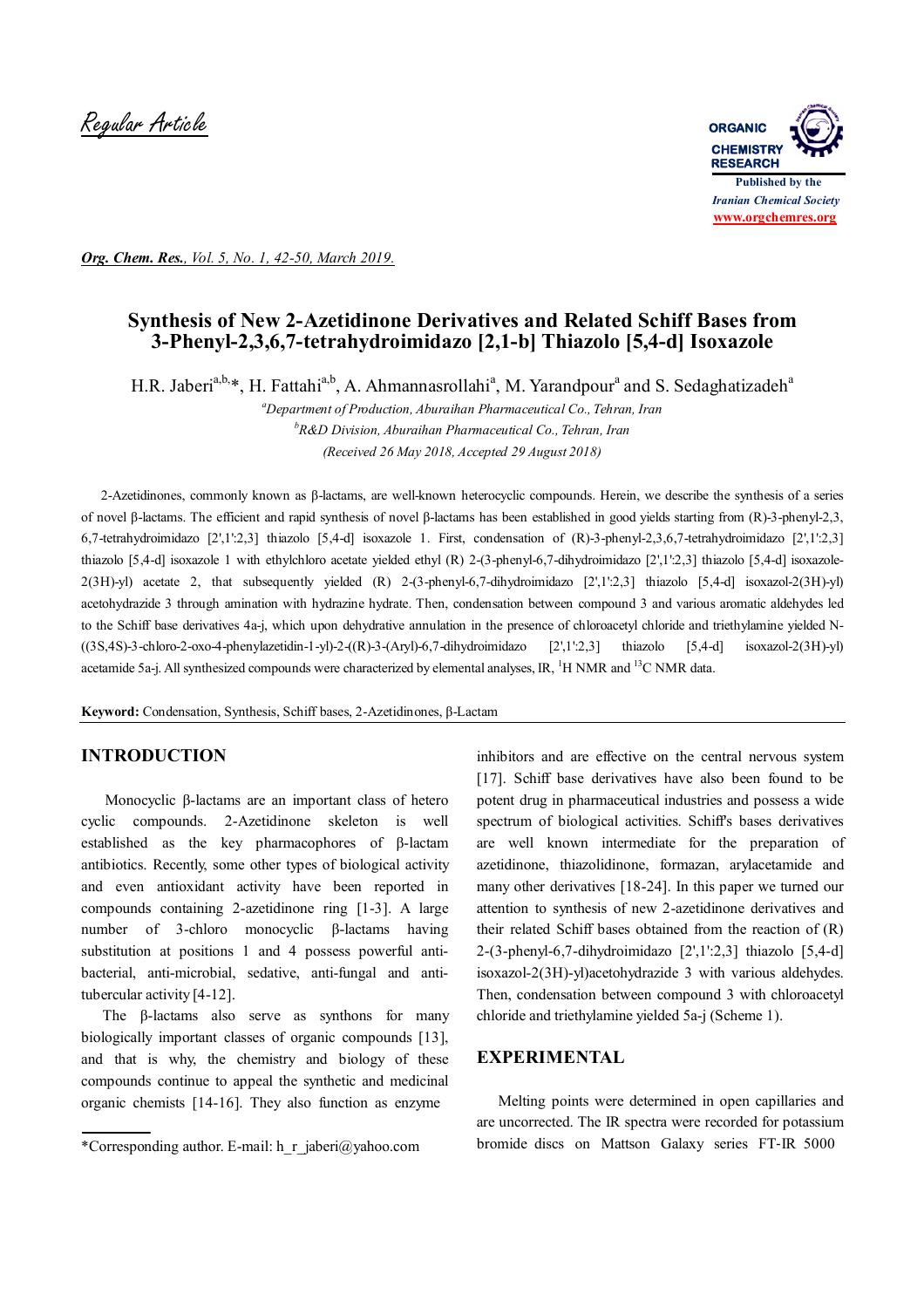Jaberi *et al*./**Org. Chem. Res.**, Vol. 5, No. 1, 42-50, March 2019.



*Scheme 1*. Synthetic pathway for preparation of 5a-j

spectrophotometer. <sup>1</sup>H NMR and <sup>13</sup>C NMR spectra were measured on a Brucker DRX-300 spectrometer in CDCl<sub>3</sub> and DMSO- $d_6$  as solvent at 300 and 75 MHz, respectively using TMS as an internal standard, respectively. All chemical shifts were reported as (ppm) values. Elemental analysis was performed on an Elemental Analyzer (Vario EL III). The reactions were monitored and the purity of products was checked out on pre-coated TLC plates (silica gel, aluminum sheets 60 F254, Merck). Spectral data (IR, NMR) confirmed the structures of the synthesized compounds. Elemental (C, H, N) analysis indicated that the calculated and observed values were within the acceptable limits (±0.4%). Synthetic route is depicted in Scheme 1.

## **Synthesis of Ethyl (R) 2-(3-Phenyl-6,7 dihydroimidazo [2',1':2,3] Thiazolo [5,4-d] isoxazole-2(3H)-yl) Acetate (2)**

 To a solution of 3-phenyl-2,3,6,7-tetrahydroimidazo [2,1-b] thiazolo  $[5,4-d]$  isoxazole 1 (0.003 mol, 0.7359 g) in absolute ethanol (20 ml), ethyl chloroacetate (0.006 mol, 0.7355 g) was added. The mixture was refluxed under

stirring for 2 h in the presence of KOH (0.003 mol, 0.1683 g). Then, the reaction mixture was evaporated under reduced pressure and the residue was purified by  $H_2O$ : EtOH  $(1:1)$  to give pure products.

### **Synthesis of (R) 2-(3-Phenyl-6,7-dihydroimidazo [2',1':2,3] Thiazolo [5,4-d] Isoxazol-2(3H)-yl) acetohydrazide (3)**

 A mixture of compound 2 (0.002 mol, 0.66278 g) and 80% hydrazine hydrate (0.003 mol, 0.15 g) in ethanol (10 ml) was refluxed for about 3 h. The solvent was then removed under reduced pressure and a solid was obtained. Then, the solid was filtered off and crystallized from  $CH<sub>3</sub>Cl$ to afford compounds 3.

### **General Procedure for the Synthesis of Schiff Bases (4a-j)**

 To a solution of 3 (0.0006 mol, 0.1904 g) in ethanol (7 ml), an appropriate amount of aldehyde (0.0006 mol), and 4‐5 drops of glacial acetic acid (as a catalyst) were added. The reaction mixture was refluxed for 2-6 h. The reaction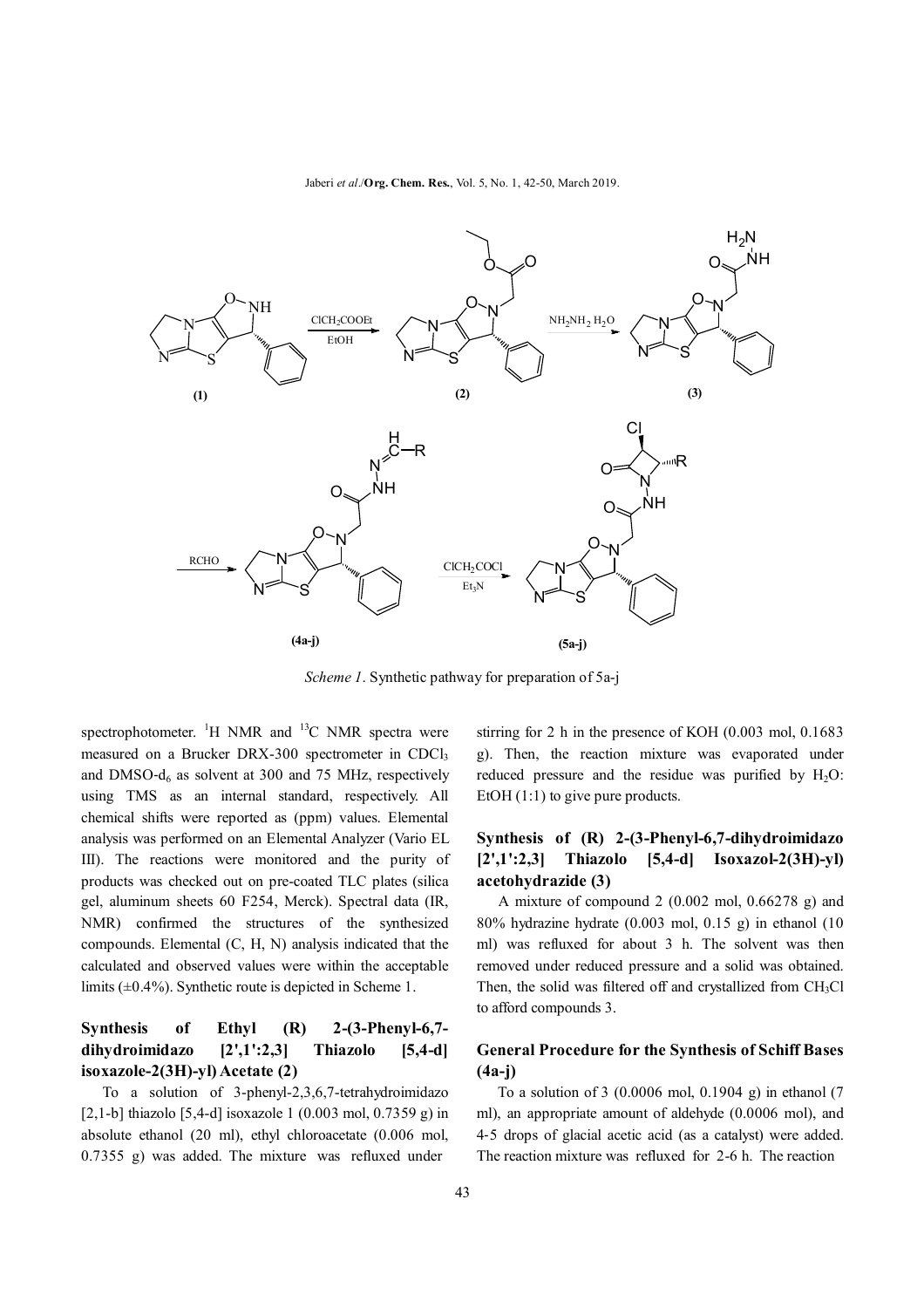mixture was allowed to cool, and then was poured into water (15-20 ml). The solid substance was filtered off and crystallized from ethanol at room temperature to furnish compound 4a-j.

## **General Procedure for the Synthesis of Compounds (5a-j)**

 To a magnetically stirred solution of Schiff base 4a-j  $(0.05 \text{ mol})$  and Et<sub>3</sub>N  $(0.01 \text{ mol})$  in dioxane  $(50 \text{ ml})$ , ClCH<sub>2</sub>COCl (0.01 mol) was added dropwise at 0-5  $^{\circ}$ C. The reaction mixture was stirred for about 4 h and the precipitated amine hydrochloride was filtered off. The filtrate was refluxed for about 3-6 h and excess of solvent was evaporated under reduced pressure. The obtained solid was washed with water (30 ml), filtered and dried. The crude product was purified by an appropriate solvent to give compounds 5a-j.

 **Ethyl (R) 2-(3-phenyl-6,7-dihydroimidazo [2',1':2,3] thiazolo [5,4-d] isoxazole-2(3H)-yl) acetate (2).** IR (KBr, cm-1 ): υ = 1720 (C=O), 1636 (C=N), 1592 (C=C), 1247, 1108 (C-N). <sup>1</sup>H NMR (300 MHz, DMSO-d<sub>6</sub>) δ (ppm): 1.25  $(t, 3H, J = 7.0 Hz, -COCH_2CH_3), 3.34 (t, 2H, J = 5.1 Hz,$ CH<sub>2</sub>), 3.43 (t, 2H,  $J = 5.8$  Hz, CH<sub>2</sub>), 3.57 (s, 2H, N-CH<sub>2</sub>-CO), 4.20 (q, 2H,  $J = 7.1$  Hz, -COOCH<sub>2</sub>CH<sub>3</sub>), 4.55 (s, 1H,  $C_3$ -H), 7.42 (m, 5H, Ar-H). <sup>13</sup>C NMR (75 MHz, DMSO-d<sub>6</sub>) δ (ppm): 15.3, 41.1, 47.2, 57.4, 61.4, 68.3, 98.6, 126.4, 126.5, 126.8, 134.8, 149.1, 169.3, 171.0. Anal. Calcd. for  $C_{16}H_{17}N_3O_3S$ : C, 57.99; H, 5.17; N, 12.68; S, 9.68%. Found: C, 57.93; H, 5.13; N, 12.61; S, 9.63%.

 **(R) 2-(3-phenyl-6,7-dihydroimidazo [2',1':2,3] thiazolo [5,4-d] isoxazol-2(3H)-yl) acetohydrazide (3).** IR (KBr, cm<sup>-1</sup>):  $v = 3345, 3371$  (NHNH<sub>2</sub>), 1672 (C=O), 1629 (C=N), 1596 (C=C), 1129 (C-N). <sup>1</sup>H NMR (300 MHz, DMSO-d<sub>6</sub>) δ (ppm): 3.40 (t, 2H,  $J = 5.2$  Hz, CH<sub>2</sub>), 3.49 (t,  $2H, J = 5.8$  Hz, CH<sub>2</sub>), 3.63 (s, 2H, N-CH<sub>2</sub>-CO), 4.47 (s, 2H, NH<sub>2</sub>), 4.63 (s, 1H, C<sub>3</sub>-H), 7.68 (m, 5H, Ar-H), 7.80 (s, 1H, NH). <sup>13</sup>C NMR (75 MHz, DMSO-d<sub>6</sub>) δ (ppm): 40.7, 46.0, 59.7, 67.8, 98.6, 126.9, 127.0, 127.1, 133.8, 149.2, 170.1, 170.5. Anal. Calcd. for C<sub>14</sub>H<sub>15</sub>N<sub>5</sub>O<sub>2</sub>S: C, 52.98; H, 4.76; N, 22.07; S, 10.10%. Found: C, 52.92; H, 4.72; N, 22.12; S, 10.04 %.

#### **(R,Z)-N'-benzylidene-2-(3-phenyl-6,7-dihydro-**

**imidazo [2',1':2,3] thiazolo [5,4-d] isoxazol 2(3H)-yl) acetohydrazide (4a).** IR (KBr, cm<sup>-1</sup>):  $v = 3468$  (NH), 1658 (C=O), 1622 (C=N), 1593 (C=C), 1540 (N=CH). <sup>1</sup>H NMR (300 MHz, CDCl<sub>3</sub>)  $\delta$  (ppm): 3.51 (t, 2H,  $J = 4.70$  Hz, CH<sub>2</sub>), 3.51 (s, 2H, N-CH2-CO), 3.71 (t, 2H, *J* = 5.85 Hz, CH2), 4.66 (s, 1H, C<sub>3</sub>-H), 7.22-7.75 (m, 10H, ArH), 7.93 (s, 1H, N=CH), 10.88 (s, 1H, NH).<sup>13</sup>C NMR (75 MHz, CDCl<sub>3</sub>)  $\delta$ (ppm): 41.4, 46.6, 61.4, 69.06, 98.1, 126.2, 126.3, 126.4, 127.1, 127.3, 129.56, 131.1, 135.5, 141.5, 149.3, 169.8, 171.1. Anal. Calcd. for  $C_{21}H_{19}N_5O_2S$ : C, 62.21; H, 4.72; N, 17.27; S, 7.91%. Found: C, 62.16; H, 4.68; N, 17.23; S, 7.87%.

 **(R,Z)-N'-(4-methylbenzylidene)-2-(3-phenyl-6,7-dihydroimidazo [2',1':2, 3] thiazolo [5,4-d] isoxazol 2(3H) yl) acetohydrazide (4b).** IR (KBr, cm<sup>-1</sup>):  $v = 3455$  (NH), 1666 (C=O), 1619 (C=N), 1598 (C=C), 1544 (N=CH). <sup>1</sup>H NMR (300 MHz, CDCl3) δ (ppm): 2.41 (t, 3H,  $J = 4.62$ Hz, CH<sub>3</sub>), 3.52 (t, 2H,  $J = 5.80$  Hz, CH<sub>2</sub>), 3.64-3.71 (m, 4H,  $CH_2 + N-CH_2-CO$ , 4.52 (s, 1H, C<sub>3</sub>-H), 7.14-7.52 (m, 9H, ArH), 8.10 (s, 1H, N=CH), 10.83 (s, 1H, NH). <sup>13</sup>C NMR (75 MHz, CDCl3) δ (ppm): 22.1, 40.9, 46.0, 60.8, 69.0, 98.93, 126.2, 126.3, 126.5, 128.2, 128.4, 129.0, 134.6, 138.4, 142.3, 149.8, 170.0, 170.3. Anal. Calcd. for C<sub>22</sub>H<sub>21</sub>N<sub>5</sub>O<sub>2</sub>S: C, 62.99; H, 5.05; N, 16.69; S, 7.64%. Found: C, 63.05; H, 4.98; N, 16.62; S, 7.59%.

 **(R,Z)-N'-(3-methoxybenzylidene)-2-(3-phenyl-6,7 diihydroimidazo [2',1':2,3] thiazolo [5,4-d] isoxazol 2(3H)-yl) acetohydrazide (4c).** IR (KBr, cm<sup>-1</sup>):  $v = 3460$ (NH), 1662 (C=O), 1629 (C=N), 1614 (C=C), 1550 (N=CH). <sup>1</sup>H NMR (300 MHz, CDCl3) δ (ppm): 2.82 (t, 2H, *J* = 4.63 Hz, CH<sub>2</sub>), 3.32 (t, 2H, *J* = 5.72 Hz, CH<sub>2</sub>), 3.54 (s, 2H, N-CH<sub>2</sub>-CO), 3.65 (s, 3H, OCH<sub>3</sub>), 4.54 (s, 1H, C<sub>3</sub>-H), 6.94-7.58 (m, 9H, ArH), 8.07 (s, 1H, N=CH), 10.80 (s, 1H, NH). <sup>13</sup>C NMR (75 MHz, CDCl3) δ (ppm): 41.3, 46.4, 57.2, 61.3, 68.8, 99.4, 117.6, 118.1, 120.4, 126.3, 126.5, 126.6, 128.0, 132.84, 135.4, 142.3, 150.0, 158.7, 169.8, 170.9. Anal. Calcd. for  $C_{22}H_{21}N_5O_3S$ : C, 60.67; H, 4.86; N, 16.08; S, 7.36%. Found: C, 60.61; H, 4.80; N, 16.13; S, 7.32%.

 **(R,Z)-N'-(3-chlorobenzylidene)-2-(3-phenyl-6,7-dihydroimidazo [2',1':2,3] thiazolo [5,4-d] isoxazol 2(3H) yl) acetohydrazide (4d).** IR (KBr, cm<sup>-1</sup>):  $v = 3462$  (NH), 1660 (C=O), 1633 (C=N), 1592 (C=C), 1551 (N=CH). <sup>1</sup>H NMR (300 MHz, CDCl3) δ (ppm): 3.42 (t, 2H,  $J = 4.73$ Hz, CH<sub>2</sub>), 3.60 (s, 2H, N-CH<sub>2</sub>-CO), 3.79 (t, 2H,  $J = 5.65$  Hz,  $CH<sub>2</sub>$ ), 4.67 (s, 1H, C<sub>3</sub>-H), 7.04-7.51 (m, 9H, ArH), 8.01 (s, 1H, N=CH), 10.78 (s, 1H, NH). <sup>13</sup>C NMR (75 MHz, CDCl3)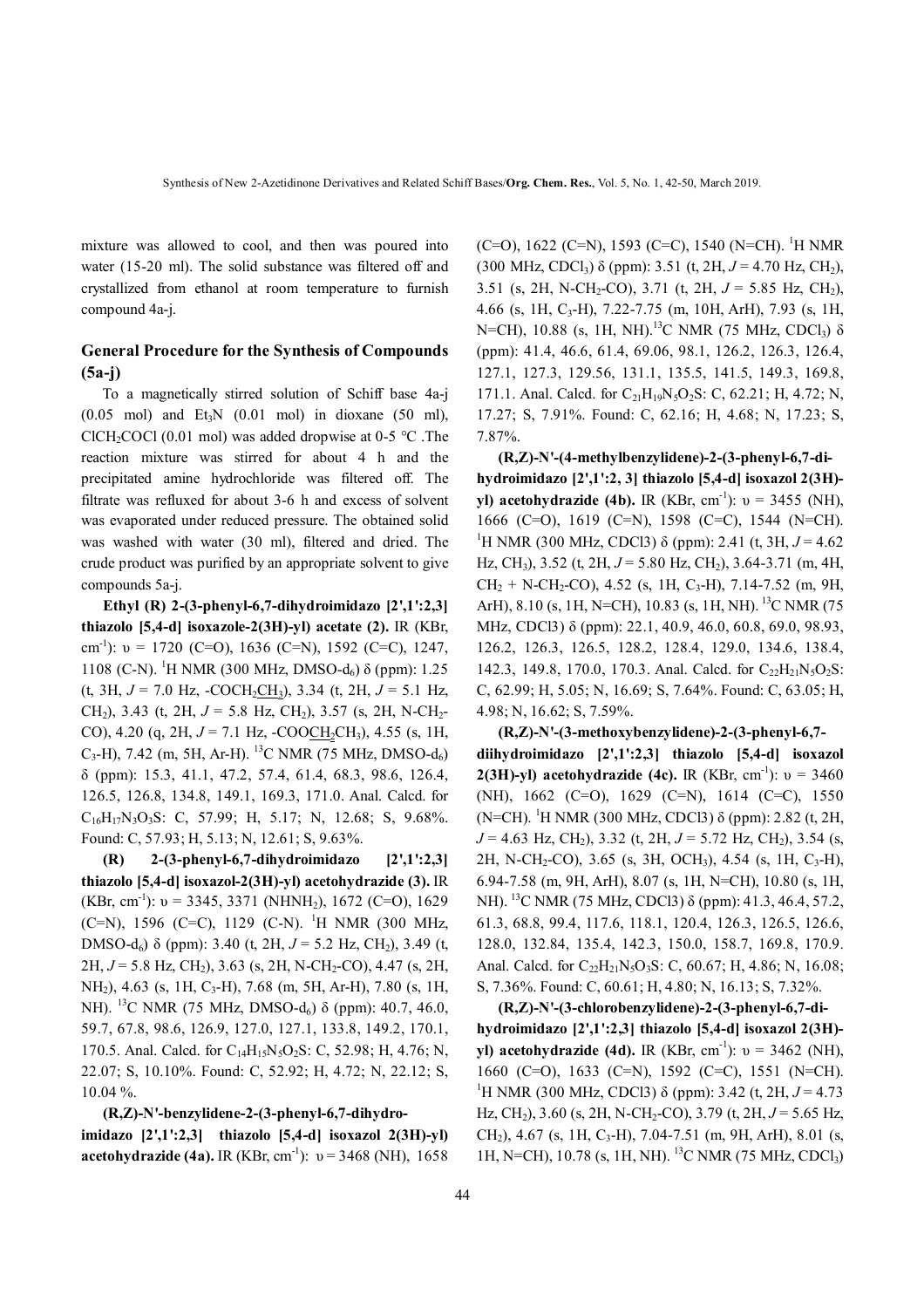δ (ppm): 41.1, 46.3, 59.6, 68.7, 99.0, 126.3, 126.4, 126.6, 127.69, 128.3, 128.5, 128.7, 131.0, 132.4, 135.1, 141.05, 149.9, 169.8, 170.2. Anal. Calcd. for  $C_{21}H_{18}N_5O_2SCl$ : C, 57.33; H, 4.12; N, 15.92; S, 7.29%. Found: C, 57.28; H, 4.08; N, 15.89; S, 7.33%.

 **(R,Z)-N'-(3-bromobenzylidene)-2-(3-phenyl-6,7-dihydroimidazo [2',1':2,3] thiazolo [5,4-d] isoxazol 2(3H) yl) acetohydrazide (4e).** IR (KBr, cm<sup>-1</sup>):  $v = 3471$  (NH), 1659 (C=O), 1637 (C=N), 1607 (C=C), 1540 (N=CH). <sup>1</sup>H NMR (300 MHz, CDCl<sub>3</sub>) δ (ppm): 3.31 (t, 2H,  $J = 4.85$  Hz, CH2), 3.50 (s, 2H, N-CH2-CO), 3.76 (t, 2H, *J* = 5.78 Hz,  $CH<sub>2</sub>$ ), 4.49 (s, 1H, C<sub>3</sub>-H), 7.10-7.62 (m, 9H, ArH), 8.08 (s, 1H, N=CH), 10.82 (s, 1H, NH). <sup>13</sup>C NMR (75 MHz, CDCl3) δ (ppm): 41.1, 46.2, 59.7, 68.5, 98.1, 125.6, 126.2, 126.3, 126.58, 126.7, 128.2, 128.4, 129.0, 132.5, 135.0, 142.25, 149.9, 169.7, 170.2. Anal. Calcd. for  $C_{21}H_{18}N_5O_2SBr$ : C, 52.07; H, 3.75; N, 14.46; S, 6.62%. Found: C, 52.02; H, 3.73; N, 14.43; S, 6.60%.

 **(R,Z)-N'-(2-hydroxybenzylidene)-2-(3-phenyl-6,7-dihydroimidazo [2',1':2,3] thiazolo [5,4-d] isoxazol 2(3H) yl) acetohydrazide (4f).** IR (KBr, cm<sup>-1</sup>):  $v = 3585$  (ArOH), 3462 (NH), 1652 (C=O), 1622 (C=N), 1603 (C=C), 1538 (N=CH). <sup>1</sup>H NMR (300 MHz, CDCl<sub>3</sub>)  $\delta$  (ppm): 3.36 (t, 2H,  $J = 4.86$  Hz, CH<sub>2</sub>), 3.51 (s, 2H, N-CH<sub>2</sub>-CO), 3.80 (t, 2H,  $J = 5.66$  Hz, CH<sub>2</sub>), 4.56 (s, 1H, C<sub>3</sub>-H), 6.91-7.49 (m, 9H, ArH), 7.98 (s, 1H, N=CH), 9.63 (s, 1H, ArOH), 10.75 (s, 1H, NH). <sup>13</sup>C NMR (75 MHz, CDCl3) δ (ppm): 40.7, 46.1, 60.2, 69.1, 97.8, 118.5, 119.1, 120.2, 126.3, 126.4, 126.5, 128.3, 129.1, 135.1, 141.6, 149.8, 158.6, 169.5, 170.0. Anal. Calcd. for C<sub>21</sub>H<sub>19</sub>N<sub>5</sub>O<sub>3</sub>S: C, 59.84; H, 4.54; N, 16.62; S, 7.61%. Found: C, 59.80; H, 4.51; N, 16.67; S, 7.57%.

 **(R,Z)-N'-(2-nitrobenzylidene)-2-(3-phenyl-6,7-dihydroimidazo [2',1':2,3] thiazolo [5,4-d] isoxazol 2(3H) yl) acetohydrazide (4g).** IR (KBr, cm<sup>-1</sup>):  $v = 3470$  (NH), 1658 (C=O), 1639 (C=N), 1615 (C=C), 1558 (N=CH), 1521, 1344 (NO<sub>2</sub>). <sup>1</sup>H NMR (300 MHz, CDCl3) δ (ppm): 3.45 (t, 2H,  $J = 5.10$  Hz, CH<sub>2</sub>), 3.62 (s, 2H, N-CH<sub>2</sub>-CO),  $3.76$  (t,  $2H, J = 5.88$  Hz, CH<sub>2</sub>),  $4.60$  (s,  $1H, C_3$ -H),  $7.36$ -7.91 (m, 9H, ArH), 8.14 (s, 1H, N=CH), 10.89 (s, 1H, NH). <sup>13</sup>C NMR (75 MHz, CDCl3) δ (ppm): 41.3, 45.8, 59.8, 69.2, 98.1, 125.3, 126.3, 126.4, 126.5, 127.13, 129.4, 130.1, 132.6, 134.9, 140.9, 147.2, 149.7, 169.3, 170.2.Anal. Calcd. for  $C_{21}H_{18}N_6O_4S$ : C, 55.99; H, 4.03; N, 18.66; S, 7.12%.

Found: C, 55.96; H, 3.97; N, 18.61; S, 7.07%.

 **(R,Z)-N'-(3-nitrobenzylidene)-2-(3-phenyl-6,7-dihydroimidazo [2',1':2,3] thiazolo [5,4-d] isoxazol 2(3H) yl) acetohydrazide (4h).** IR (KBr, cm<sup>-1</sup>):  $v = 3345$  (NH), 1667 (C=O), 1629 (C=N), 1596 (C=C), 1550 (N=CH), 1515, 1338 (NO<sub>2</sub>). <sup>1</sup>H NMR (300 MHz, CDCl3) δ (ppm): 3.36 (t, 2H,  $J = 5.12$  Hz, CH<sub>2</sub>), 3.54 (s, 2H, N-CH<sub>2</sub>-CO), 3.82 (t, 2H,  $J = 5.75$  Hz, CH<sub>2</sub>), 4.52 (s, 1H, C<sub>3</sub>-H), 7.43-8.12  $(m, 10H, ArH + N=CH), 10.74$  (s, 1H, NH). <sup>13</sup>C NMR (75 MHz, CDCl<sub>3</sub>) δ (ppm): 41.2, 46.0, 60.2, 69.3, 98.7, 121.4, 125.6, 126.1, 126.2, 126.3, 128.1, 130.5, 131.8, 135.7, 141.2, 146.11, 149.6, 169.5, 170.1. Anal. Calcd. for  $C_{21}H_{18}N_6O_4S$ : C, 55.99; H, 4.03; N, 18.66; S, 7.12%. Found: C, 55.95; H, 4.07; N, 18.62; S, 7.09%.

 **(R,Z)-N'-(4-nitrobenzylidene)-2-(3-phenyl-6,7-dihydroimidazo [2',1':2,3] thiazolo [5,4-d] isoxazol 2(3H) yl) acetohydrazide (4i).** IR (KBr, cm<sup>-1</sup>):  $v = 3467$  (NH), 1671 (C=O), 1636 (C=N), 1597 (C=C), 1555 (N=CH), 1516, 1337 (NO<sub>2</sub>). <sup>1</sup>H NMR (300 MHz, CDCl3) δ (ppm): 3.46 (t, 2H,  $J = 4.98$  Hz, CH<sub>2</sub>), 3.60 (s, 2H, N-CH<sub>2</sub>-CO), 3.71 (t, 2H,  $J = 5.73$  Hz, CH<sub>2</sub>), 4.50 (s, 1H, C<sub>3</sub>-H), 7.31-8.01 (m, 9H, ArH), 8.15 (s, 1H, N=CH), 10.79 (s, 1H, NH). <sup>13</sup>C NMR (75 MHz, CDCl<sub>3</sub>) δ (ppm): 41.3, 46.1, 59.21, 70.0, 98.5, 125.6, 125.9, 126.17, 126.2, 128.1, 133.4, 135.6, 140.6, 148.1, 150.7, 170.1, 170.2. Anal. Calcd. for  $C_{21}H_{18}N_6O_4S$ : C, 55.99; H, 4.03; N, 18.66; S, 7.12%. Found: C, 55.93; H, 3.98; N, 18.61; S, 7.10%.

 **(R,Z)-N'-(furan-2-ylmethylene)-2-(3-phenyl-6,7-dihydroimidazo [2',1':2,3] thiazolo [5,4-d] isoxazol 2(3H) yl) acetohydrazide (4j).** IR (KBr, cm<sup>-1</sup>):  $v = 3455$  (NH), 1664 (C=O), 1639 (C=N), 1607 (C=C), 1548 (N=CH). <sup>1</sup>H NMR (300 MHz, CDCl<sub>3</sub>) δ (ppm): 3.52-3.61 (m, 4H,  $CH<sub>2</sub> + N-CH<sub>2</sub>-CO$ ), 3.85 (t, 2H,  $J = 5.15$  Hz, CH<sub>2</sub>), 4.55 (s, 1H,  $C_3$ -H), 6.45-7.97 (m, 8H, ArH), 8.07 (s, 1H, N=CH), 10.77 (s, 1H, NH). <sup>13</sup>C NMR (75 MHz, CDCl<sub>3</sub>) δ (ppm): 41.6, 46.7, 61.1, 69.8, 97.9, 112.9, 113.1, 126.3, 126.4, 126.6, 130.7, 131.5, 138.9, 140.0, 149.4, 169.2, 170.2.Anal. Calcd. for  $C_{19}H_{17}N_5O_3S$ : C, 57.71; H, 4.33; N, 17.71; S, 8.11%. Found: C, 57.76; H, 4.29; N, 17.68; S, 8.09%.

 **N-((3S,4S)-3-chloro-2-oxo-4-phenylazetidin-1-yl)-2- ((R)-3-phenyl-6,7-dihydroimidazo [2',1':2,3] thiazolo**  [5,4-d] isoxazol-2(3H)-yl) acetamide (5a). IR (KBr, cm<sup>-1</sup>): υ= 3466 (NH), 1749 (CO, β-lactam), 1661 (CONH), 1635 (C=N), 1613 (C=C), 1250, 1049 (C-S-C), 1109 (C-N), 714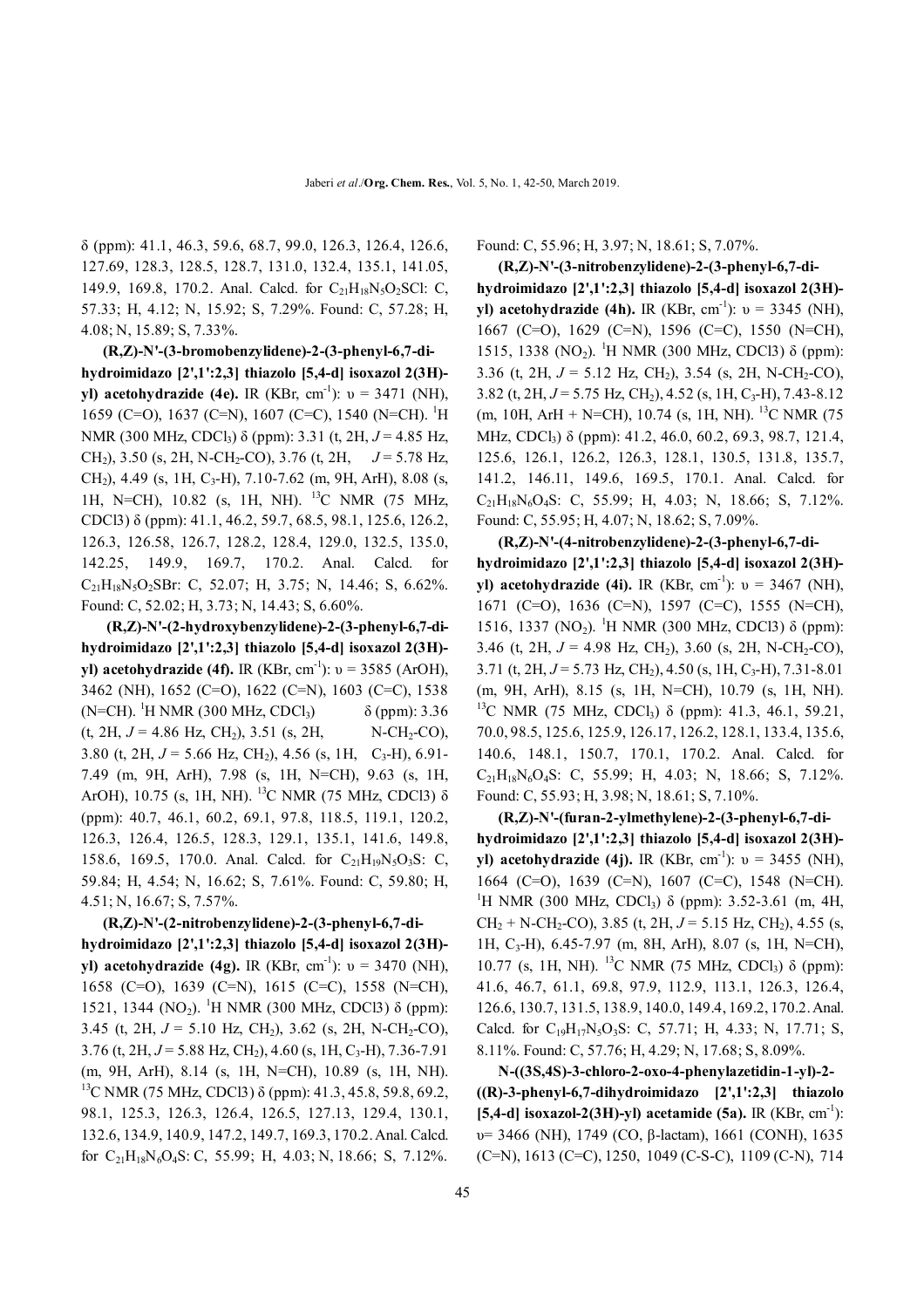(C-Cl). <sup>1</sup>H NMR (300 MHz, CDCl3) δ (ppm): 3.36 (t, 2H,  $J = 5.02$  Hz, CH<sub>2</sub>), 3.49 (s, 2H, N-CH<sub>2</sub>-CO), 3.66 (t, 2H, *J*  $= 5.70$  Hz, CH<sub>2</sub>), 4.47 (s, 1H, C<sub>3</sub>-H), 5.21 (d, 1H,  $J = 4.95$ Hz, CH-Ar), 5.47 (d, 1H, *J* = 4.95 Hz, CH-Cl of azetidinone ring), 7.19-7.71 (m, 10H, ArH), 8.34 (s, 1H, NH). <sup>13</sup>C NMR (75 MHz, CDCl<sub>3</sub>)  $\delta$  (ppm): 42.1, 47.0, 59.6, 63.7, 65.4, 68.8, 99.1, 125.7, 125.8, 126.0, 126.2, 126.3, 126.4, 135.2, 141.2, 150.0, 162.4, 169.2, 170.3. Anal. Calcd. for C23H20N5O3SCl: C, 57.32; H, 4.18; N, 14.53; S, 6.65%. Found: C, 57.28; H, 4.15; N, 14.49; S, 6.61%.

 **N-((3S,4S)-3-chloro-2-oxo-4-phenylazetidin-1-yl)-2- ((R)-3-(p-tolyl)-6,7-dihydroimidazo [2',1':2,3] thiazolo**  [5,4-d] isoxazol-2(3H)-yl) acetamide (5b). IR (KBr, cm<sup>-1</sup>):  $υ = 3454$  (NH), 1753 (CO, β-lactam), 1668 (CONH), 1639 (C=N), 1603 (C=C), 1246, 1042 (C-S-C), 1132 (C-N), 719 (C-Cl). <sup>1</sup>H NMR (300 MHz, CDCl<sub>3</sub>)  $\delta$  (ppm): 2.25 (s, 3H, CH<sub>3</sub>), 3.34 (t, 2H,  $J = 5.15$  Hz, CH<sub>2</sub>), 3.50 (s, 2H, N-CH<sub>2</sub>-CO), 3.61 (t, 2H,  $J = 5.68$  Hz, CH<sub>2</sub>), 4.58 (s, 1H, C3-H), 5.17 (d, 1H, *J* = 5.05 Hz, CH-Ar), 5.36 (d, 1H, *J* = 5.05 Hz, CH-Cl of azetidinone ring), 7.12-7.49 (m, 9H, ArH), 8.29 (s, 1H, NH). <sup>13</sup>C NMR (75 MHz, CDCl<sub>3</sub>)  $\delta$ (ppm): 23.6, 41.7, 47.3, 59.6, 62.7, 63.8, 68.4, 101.0, 126.3, 126.4, 126.6, 126.8, 127.1, 134.1, 135.0, 139.1, 150.0, 161.2, 169.3, 169.8. Anal. Calcd. for  $C_{24}H_{22}N_5O_3SCl$ : C, 58.12; H, 4.47; N, 14.12; S, 6.46%. Found: C, 58.10; H, 4.43; N, 14.16; S, 6.42%.

 **N-((3S,4S)-3-chloro-2-oxo-4-phenylazetidin-1-yl)-2- ((R)-3-(3-methoxyphenyl)-6,7-dihydroimidazo [2',1':2,3] thiazolo [5,4-d] isoxazol-2(3H)-yl) acetamide (5c).** IR (KBr, cm<sup>-1</sup>):  $v = 3461$  (NH), 1746 (CO,  $\beta$ -lactam), 1650 (CONH), 1643 (C=N), 1597 (C=C), 1254, 1053 (C-S-C), 1112 (C-N), 722 (C-Cl). <sup>1</sup>H NMR (300 MHz, CDCl<sub>3</sub>) δ (ppm): 3.49 (t, 2H, *J* = 5.13 Hz, CH2), 3.63-3.92 (m, 7H,  $CH<sub>2</sub> + N-CH<sub>2</sub>-CO + OCH<sub>3</sub>$ , 4.53 (s, 1H, C<sub>3</sub>-H), 5.10 (d, 1H, *J* = 5.10 Hz, CH-Ar), 5.31 (d, 1H, *J* = 5.10 Hz, CH-Cl of azetidinone ring), 7.02-7.45 (m, 9H, ArH), 8.31 (s, 1H, NH). <sup>13</sup>C NMR (75 MHz, CDCl<sub>3</sub>) δ (ppm): 41.8, 46.7, 56.1, 60.2, 63.4, 65.6, 69.1, 99.8, 111.5, 114.1, 118.3, 125.7, 125.9, 126.1, 128.4, 135.0, 142.9, 150.2, 161.1, 162.4, 169.2, 170.2. Anal. Calcd. for C<sub>24</sub>H<sub>22</sub>N<sub>5</sub>O<sub>4</sub>SCl: C, 56.30; H, 4.33; N, 13.68; S, 6.26%. Found: C, 56.24; H, 4.37; N, 13.62; S, 6.22%.

 **N-((3S,4S)-3-chloro-2-oxo-4-phenylazetidin-1-yl)-2- ((R)-3-(3-chlorophenyl)-6,7-dihydroimidazo [2',1':2,3]** 

**thiazolo [5,4-d] isoxazol-2(3H)-yl) acetamide (5d).** IR (KBr, cm<sup>-1</sup>):  $v = 3442$  (NH), 1748 (CO,  $\beta$ -lactam), 1659 (CONH), 1648 (C=N), 1610 (C=C), 1268, 1041 (C-S-C), 1127 (C-N), 718 (C-Cl). <sup>1</sup>H NMR (300 MHz, CDCl<sub>3</sub>)  $\delta$  (ppm): 3.18 (t, 2H,  $J = 5.05$  Hz, CH<sub>2</sub>), 3.41 (s, 2H, N-CH<sub>2</sub>-CO), 3.71 (t, 2H,  $J = 5.60$  Hz, CH<sub>2</sub>), 4.54 (s, 1H, C<sub>3</sub>-H), 5.27 (d, 1H, *J* = 4.85 Hz, CH-Ar), 5.41 (d, 1H, *J* = 4.85 Hz, CH-Cl of azetidinone ring), 6.98-7.51 (m, 9H, ArH), 8.15 (s, 1H, NH). <sup>13</sup>C NMR (75 MHz, CDCl<sub>3</sub>) δ (ppm): 41.6, 47.3, 60.2, 62.1, 63.8, 69.1, 100.3, 125.7, 126.1, 126.2, 126.3, 126.4, 126.6, 129.2, 129.4, 134.8, 142.2, 149.6, 161.6, 169.8, 170.1. Anal. Calcd. for  $C_{23}H_{19}N_5O_3SCl_2$ : C, 53.49; H, 3.71; N, 13.56; S, 6.21%. Found: C, 53.42; H, 3.68; N, 13.52; S, 6.17%.

 **N-((3S,4S)-3-chloro-2-oxo-4-phenylazetidin-1-yl)-2- ((R)-3-(3-bromophenyl)-6,7-dihydroimidazo [2',1':2,3] thiazolo [5,4-d] isoxazol-2(3H)-yl) acetamide (5e).** IR (KBr, cm<sup>-1</sup>):  $v = 3449$  (NH), 1756 (CO,  $\beta$ -lactam), 1644 (CONH), 1643 (C=N), 1605 (C=C), 1256, 1062 (C-S-C), 1119 (C-N), 723 (C-Cl). <sup>1</sup>H NMR (300 MHz, CDCl<sub>3</sub>) δ (ppm): 3.22 (t, 2H,  $J = 4.98$  Hz, CH<sub>2</sub>), 3.43 (s, 2H, N-CH<sub>2</sub>-CO), 3.58 (t, 2H,  $J = 5.65$  Hz, CH<sub>2</sub>), 4.49 (s, 1H, C<sub>3</sub>-H), 5.14 (d, 1H, *J* = 5.05 Hz, CH-Ar), 5.52 (d, 1H, *J* = 5.05 Hz, CH-Cl of azetidinone ring), 7.13-7.67 (m, 9H, ArH), 8.12 (s, 1H, NH). <sup>13</sup>C NMR (75 MHz, CDCl<sub>3</sub>) δ (ppm): 42.0, 47.3, 59.6, 62.5, 63.61, 69.1, 99.11, 123.2, 125.6, 126.1, 126.3, 126.4, 128.8, 129.1, 129.6, 134.1, 143.4, 150.2, 162.0, 169.6, 169.9. Anal. Calcd for C23H19N5O3SBrCl: C, 49.25; H, 3.41; N, 12.49; S, 5.72%. Found: C, 49.21; H, 3.37; N, 12.43; S, 5.77%.

 **N-((3S,4S)-3-chloro-2-oxo-4-phenylazetidin-1-yl)-2- ((R)-3-(2-hydroxyphenyl)-6,7-dihydroimidazo [2',1':2,3] thiazolo [5,4-d] isoxazol-2(3H)-yl) acetamide (5f).** IR (KBr, cm<sup>-1</sup>):  $v = 3582$  (Ar-OH), 3463 (NH), 1752 (CO, β-lactam), 1646 (CONH), 1630 (C=N), 1607 (C=C), 1232, 1029 (C-S-C), 1124 (C-N), 716 (C-Cl). <sup>1</sup>H NMR (300 MHz, DMSO-d6) δ (ppm): 3.13 (t, 2H, *J* = 5.10 Hz, CH2), 3.40 (s, 2H, N-CH2-CO), 3.55 (t, 2H, *J* = 5.70 Hz, CH2), 4.51 (s, 1H, C3-H), 5.31 (d, 1H, *J* = 5.10 Hz, CH-Ar), 5.57 (d, 1H, *J* = 5.10 Hz, CH-Cl of azetidinone ring), 6.67-6.94 (m, 9H, ArH), 7.91 (s, 1H, NH), 9.73 (s, 1H, Ar-OH). <sup>13</sup>C NMR (75 MHz, DMSO-d<sub>6</sub>) δ (ppm): 41.8, 47.2, 57.4, 61.12, 65.7, 68.6, 98.4, 116.6, 120.09, 126.5, 126.6, 126.7, 126.96, 127.0, 128.2, 135.0, 150.2, 152.2, 163.3, 169.4, 169.8.Anal.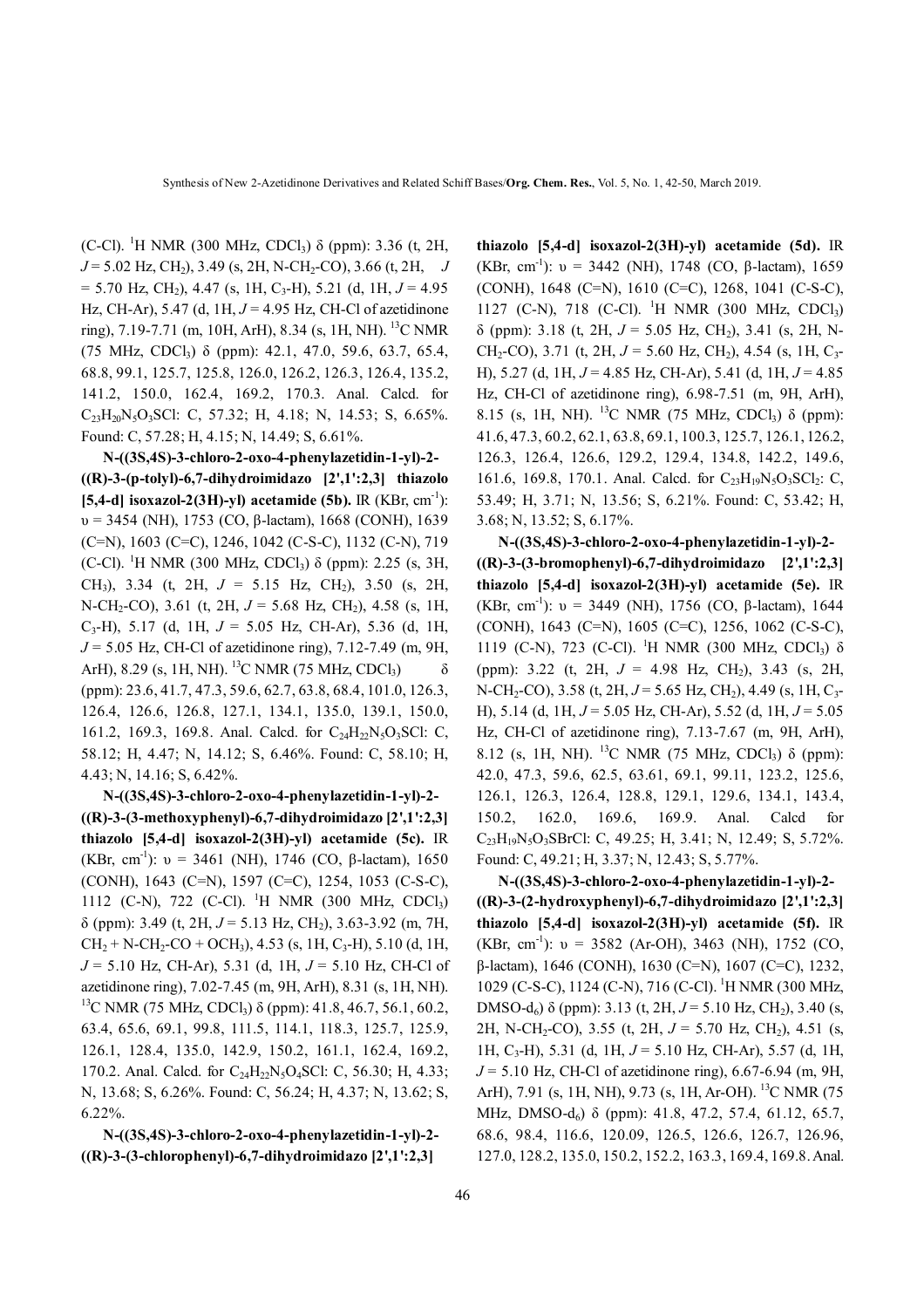Calcd. for C<sub>23</sub>H<sub>20</sub>N<sub>5</sub>O<sub>4</sub>SCl: C, 55.48; H, 4.05; N, 14.06; S, 6.44%. Found: C, 55.43; H, 3.98; N, 14.11; S, 6.42%.

 **N-((3S,4S)-3-chloro-2-oxo-4-phenylazetidin-1-yl)-2- ((R)-3-(2-nitrophenyl)-6,7-dihydroimidazo [2',1':2,3] thiazolo [5,4-d] isoxazol-2(3H)-yl) acetamide (5g).** IR (KBr, cm<sup>-1</sup>):  $v = 3450$  (NH), 1749 (CO,  $\beta$ -lactam), 1648 (CONH), 1523, 1334 (NO<sub>2</sub>), 1644 (C=N), 1613 (C=C), 1238, 1038 (C-S-C), 1121 (C-N), 721 (C-Cl). <sup>1</sup>H NMR (300 MHz, CDCl3) δ (ppm): 3.31 (t, 2H, *J* = 5.03 Hz, CH2), 3.51 (s, 2H, N-CH2-CO), 3.72 (t, 2H, *J* = 5.65 Hz, CH2), 4.46 (s, 1H, C3-H), 5.25 (d, 1H, *J* = 5.12 Hz, CH-Ar), 5.40 (d, 1H, *J* = 5.12 Hz, CH-Cl of azetidinone ring), 7.41-8.11 (m, 9H, ArH), 8.23 (s, 1H, NH). <sup>13</sup>C NMR (75 MHz, CDCl<sub>3</sub>)  $\delta$ (ppm): 42.0, 47.1, 58.1, 61.7, 62.7, 69.2, 100.3, 124.1, 126.4, 126.5, 126.6, 126.7, 126.8, 133.2, 135.1, 138.04, 145.3, 150.1, 160.4, 169.3, 170.0.

Anal. Calcd. for  $C_{23}H_{19}N_6O_5SCl$ : C, 52.42; H, 3.63; N, 15.95; S, 6.08%. Found: C, 52.38; H, 3.67; N, 15.92; S, 6.04%.

 **N-((3S,4S)-3-chloro-2-oxo-4-phenylazetidin-1-yl)-2- ((R)-3-(3-nitrophenyl)-6,7-dihydroimidazo [2',1':2,3] thiazolo [5,4-d] isoxazol -2(3H)-yl) acetamide (5h).** IR (KBr, cm<sup>-1</sup>):  $v = 3446$  (NH), 1752 (CO,  $\beta$ -lactam), 1654 (CONH), 1520, 1338 (NO<sub>2</sub>), 1649 (C=N), 1611 (C=C), 1249, 1034 (C-S-C), 1123 (C-N), 718 (C-Cl). <sup>1</sup>H NMR (300 MHz, CDCl<sub>3</sub>)  $\delta$  (ppm): 3.47 (t, 2H,  $J = 5.11$  Hz, CH<sub>2</sub>), 3.63 (s, 2H, N-CH2-CO), 3.81 (t, 2H, *J* = 5.65 Hz, CH2), 4.58 (s, 1H, C3-H), 5.12 (d, 1H, *J* = 4.95 Hz, CH-Ar), 5.43 (d, 1H, *J* = 4.95 Hz, CH-Cl of azetidinone ring), 7.18-7.98 (m, 9H, ArH), 8.25 (s, 1H, NH). <sup>13</sup>C NMR (75 MHz, CDCl<sub>3</sub>)  $\delta$ (ppm): 41.7, 47.0, 59.7, 60.0, 64.6, 68.76, 99.1, 123.3, 124.2, 126.3, 126.4, 126.6, 127.0, 131.1, 135.0, 143.4, 146.4, 149.6, 163.1, 169.3, 170.1. Anal. Calcd. for  $C_{23}H_{19}N_6O_5SC$ : C, 52.42; H, 3.63; N, 15.95; S, 6.08%. Found: C, 52.47; H, 3.60; N, 15.91; S, 6.02%.

 **N-((3S,4S)-3-chloro-2-oxo-4-phenylazetidin-1-yl)-2- ((R)-3-(4-nitrophenyl)-6,7-dihydroimidazo [2',1':2,3] thiazolo [5,4-d] isoxazol-2(3H)-yl) acetamide (5i).** IR (KBr, cm<sup>-1</sup>):  $v = 3457$  (NH), 1757 (CO,  $\beta$ -lactam), 1650 (CONH), 1524, 1331 (NO<sub>2</sub>), 1636 (C=N), 1615 (C=C), 1248, 1041 (C-S-C), 1130 (C-N), 720 (C-Cl). <sup>1</sup>H NMR (300 MHz, CDCl<sub>3</sub>)  $\delta$  (ppm): 3.38 (t, 2H,  $J = 5.05$  Hz, CH<sub>2</sub>), 3.58 (s, 2H, N-CH2-CO), 3.65 (t, 2H, *J* = 5.70 Hz, CH2), 4.51 (s, 1H, C3-H), 5.19 (d, 1H, *J* = 5.10 Hz, CH-Ar), 5.38 (d, 1H,

*J* = 4.80 Hz, CH-Cl of azetidinone ring), 7.36-8.10 (m, 9H, ArH), 8.31 (s, 1H, NH). <sup>13</sup>C NMR (75 MHz, CDCl<sub>3</sub>)  $\delta$ /ppm: 42.15, 46.8, 61.0, 62.7, 65.1, 69.1, 99.8, 124.5, 126.0, 126.1, 126.2, 126.4, 134.7, 144.5, 148.4, 150.0, 162.4, 169.2, 170.2. Anal. Calcd. for  $C_{23}H_{19}N_6O_5SC$ l: C, 52.42; H, 3.63; N, 15.95; S, 6.08%. Found: C, 52.39; H, 3.58; N, 15.91; S, 6.11%.

 **N-((3S,4S)-3-chloro-2-oxo-4-phenylazetidin-1-yl)-2- ((R)-3-(furan-2-yl)-6,7-dihydroimidazo [2',1':2,3] thiazolo [5,4-d] isoxazol-2(3H)-yl) acetamide (5j).** IR (KBr, cm<sup>-1</sup>)  $v = 3452$  (NH), 1751 (CO,  $\beta$ -lactam), 1652 (CONH), 1638 (C=N), 1598 (C=C), 1258, 1066 (C-S-C), 1124 (C-N), 715 (C-Cl). <sup>1</sup>H NMR (300 MHz, DMSO-d<sub>6</sub>)  $\delta$  (ppm): 3.25 (t, 2H,  $J = 5.11$  Hz, CH<sub>2</sub>), 3.42 (s, 2H, N-CH<sub>2</sub>-CO), 3.62 (t, 2H,  $J = 5.66$  Hz, CH<sub>2</sub>), 4.63 (s, 1H, C3-H), 5.27 (d, 1H, *J* = 5.05 Hz, CH-Ar), 5.51 (d, 1H, *J* = 4.95 Hz, CH-Cl of azetidinone ring), 7.05-7.48 (m, 8H, ArH), 8.28 (s, 1H, NH). <sup>13</sup>C NMR (75 MHz, DMSO-d<sub>6</sub>) δ (ppm): 41.7, 47.1, 59.2, 59.3, 61.3, 67.8, 100.1, 106.1, 109.2, 125.8, 126.0, 126.1, 135.5, 139.2, 149.3, 150.1, 162.0, 169.1, 170.1. Anal. Calcd. for  $C_{21}H_{18}N_5O_4SCl$ : C, 53.45; H, 3.84; N, 14.84; S, 6.79%. Found: C, 53.41; H, 3.80; N, 14.79; S, 6.73%.

#### **RESULTS AND DISCUSSION**

 In this study, we have prepared new 2-azetidinone derivatives and related Schiff bases from (R)-3-phenyl-2,3, 6,7-tetrahydroimidazo [2',1':2,3] thiazolo [5,4-d] isoxazole 1. Compound 1 was condensed with ethylchloro acetate in refluxing absolute ethanol to give ethyl (R) 2-(3-phenyl-6,7 dihydroimidazo [2',1':2,3] thiazolo [5,4-d] isoxazole-2(3H) yl) acetate 2. In the IR spectra of compound 2, the absence of the absorption pertaining to the NH group and the appearance of the absorption at  $1636-1649$  cm<sup>-1</sup>, the characteristic absorption of the carbonyl group, are good evidence of the expected reaction. In addition, in the <sup>1</sup>H NMR spectrum of compound 2, additional signals derived from the ester group were observed at 1.25  $(COOCH_2CH_3=3H)$ , 4.20  $(COOCH_2CH_3=2H)$  and 3.57 (N- $CH_2$ -CO) ppm. (R) 2-(3-phenyl-6,7-dihydroimidazo [2', 1':2,3] thiazolo [5,4-d] isoxazol-2(3H)-yl) acetohydrazide 3 was prepared from compound 2 and hydrazine hydrate in ethanol. The IR spectrum of 3 showed the absorption bands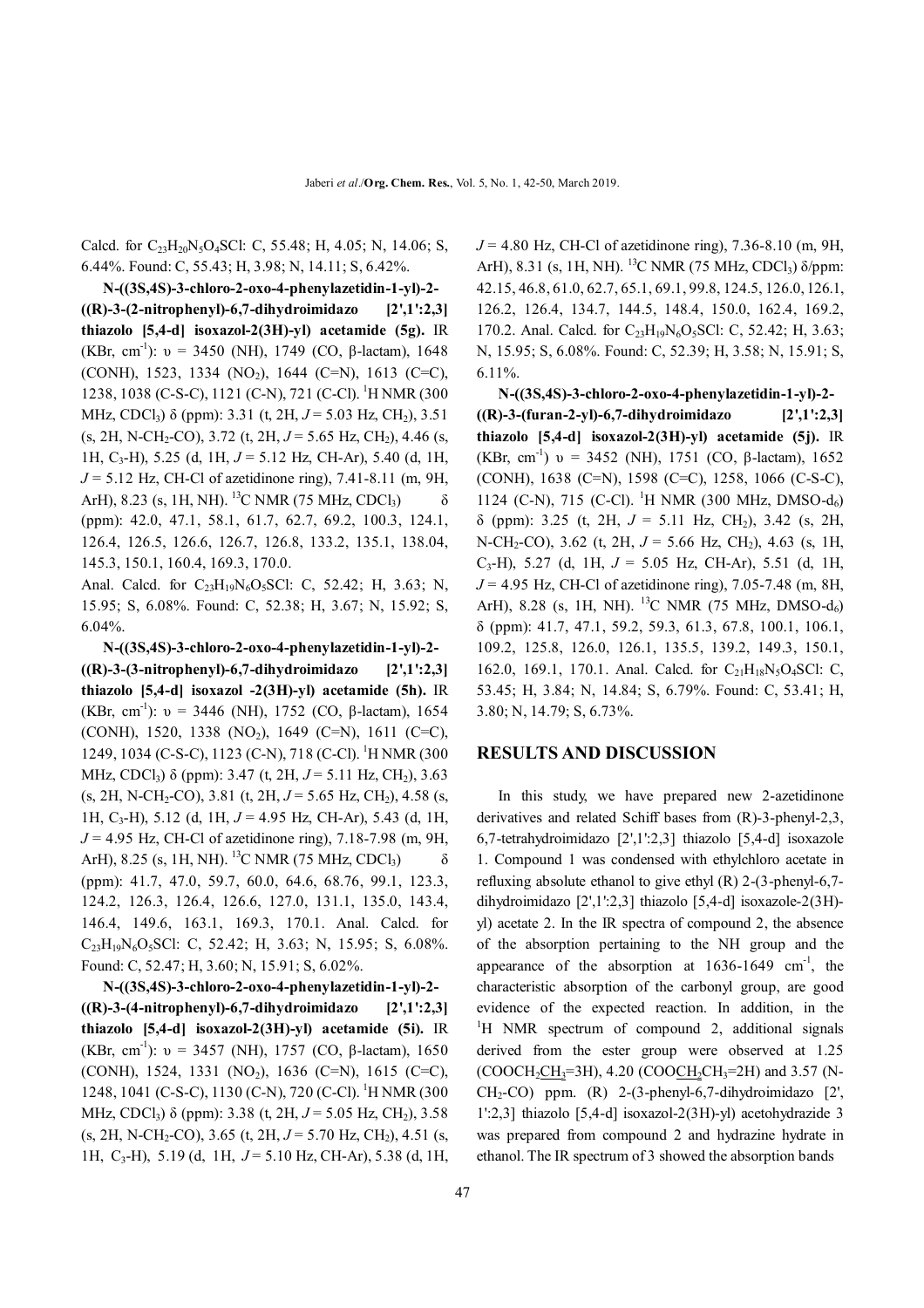| Comp.            | Substitution R    | M.W.   | M.P.            | Yield  |
|------------------|-------------------|--------|-----------------|--------|
|                  |                   |        | $({}^{\circ}C)$ | $(\%)$ |
| $\boldsymbol{2}$ |                   | 331.39 | 138-140         | 75     |
| 3                |                   | 317.37 | 153-155         | 65     |
| 4a               | $C_6H_5$          | 405.48 | 145-147         | 57     |
| 4b               | $4-CH3C6H4$       | 419.50 | 165-167         | 61     |
| 4c               | $3-OCH3C6H4$      | 435.50 | 181-183         | 54     |
| 4d               | $3-CIC6H4$        | 439.92 | 171-173         | 55     |
| 4e               | $3-BrC6H4$        | 484.37 | 186-188         | 53     |
| 4f               | $2-OHC6H4$        | 421.48 | 175-177         | 68     |
| 4g               | $2-NO2C6H4$       | 450.47 | 203-205         | 60     |
| 4h               | $3-NO_2C_6H_4$    | 450.47 | 196-198         | 54     |
| 4i               | $4-NO2C6H4$       | 450.47 | 164-166         | 68     |
| 4j               | $C_4H_3O$ (Furyl) | 395.44 | 171-173         | 51     |
| 5a               | $C_6H_5$          | 471.92 | 223-225         | 62     |
| 5 <sub>b</sub>   | $4-CH3C6H4$       | 485.94 | 199-201         | 55     |
| $5c$             | $3-OCH3C6H4$      | 501.94 | 238-240         | 53     |
| 5d               | $3-CIC6H4$        | 506.36 | 270-272         | 58     |
| 5e               | $3-BrC_6H_4$      | 550.81 | 254-256         | 56     |
| 5f               | $2-OHC6H4$        | 487.92 | 249-251         | 61     |
| 5g               | $2-NO2C6H4$       | 516.91 | 261-263         | 63     |
| 5h               | $3-NO2C6H4$       | 516.91 | 278-280         | 55     |
| 5i               | $4-NO2C6H4$       | 516.91 | 286-288         | 62     |
| 5j               | $C_4H_3O$ (Furyl) | 461.88 | 230-232         | 53     |

 **Table 1.** Compounds 4a-j and 5a-j Derivatives

of  $NH<sub>2</sub>NH<sub>2</sub>$  group at 3345-3371 cm<sup>-1</sup>. <sup>1</sup>H NMR spectrum of compound 3 exhibited signals at 7.80 and 4.47 ppm for -NH and -NH2 (D2O exchangeable) of hydrazide, respectively. In the next step, Schiff bases 4a-j were prepared by the condensation of (R) 2-(3-phenyl-6,7-dihydroimidazo [2', 1':2,3] thiazolo [5,4-d] isoxazol-2(3H)-yl) acetohydrazide 3

with various aromatic aldehydes. The reaction of compounds 4a-j with chloroacetyl chloride in the presence of triethylamine underwent dehydrative annulation to afford N-((3S,4S)-3-chloro-2-oxo-4-phenylazetidin-1-yl)-2-((R)-3-  $(\text{aryl})$ -6,7-dihydroimidazo  $[2',1':2,3]$  thiazolo  $[5,4-d]$ isoxazol-2(3H)-yl) acetamide 5a-j. The IR spectra of the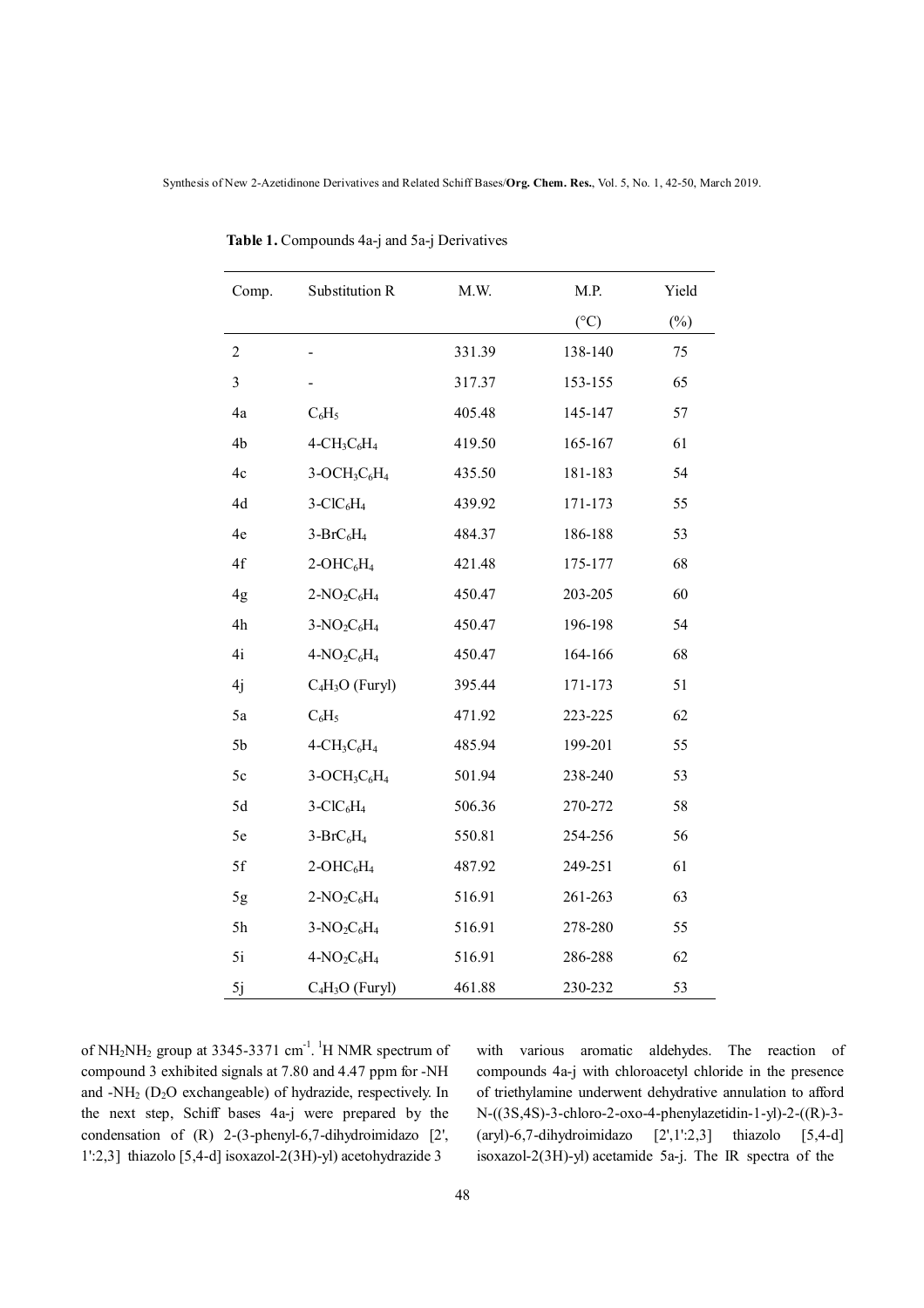Jaberi *et al*./**Org. Chem. Res.**, Vol. 5, No. 1, 42-50, March 2019.



**Fig. 1.** N-((3S, 4S)-3-chloro-2-oxo-4-phenylazetidin-1-yl)-2-((R)-3-phenyl-6,7-dihydroimidazo [2',1':2,3] thiazolo [5, 4-d] isoxazol-2(3H)-yl) acetamide.

compounds 5a-j showed strong absorption band in the region of 1748-1757 cm<sup>-1</sup> characteristic of the β-lactam group. For example, <sup>1</sup>H NMR spectrum of compound 5a is shown in Fig. 1. Assignments of each proton are also presented in the figure, and the spectrum agrees well with the proposed compound 5a structure. These reactions are summarized in Scheme 1. In the present work the formulas of all compounds were found by elemental analysis and their structures were characterized by IR,  $^1$ H NMR and <sup>13</sup>C NMR spectra data. The yields of all products after recrystallization from appropriate solvent are shown in Table 1.

#### **CONCLUSIONS**

 In succinct, a series of novel 2-azetidinone derivatives were synthesized *via* a sequence involving coupling of Schiff base derivatives with chloroacetyl chloride and triethylamine. The structure of all new compounds was proved using spectral methods. It can be concluded that this class of compounds certainly holds great promise towards good active leads in medicinal chemistry. A further study to acquire more information concerning pharmacological activity is in progress. We hope that our research work assists all those interested in this promising class of